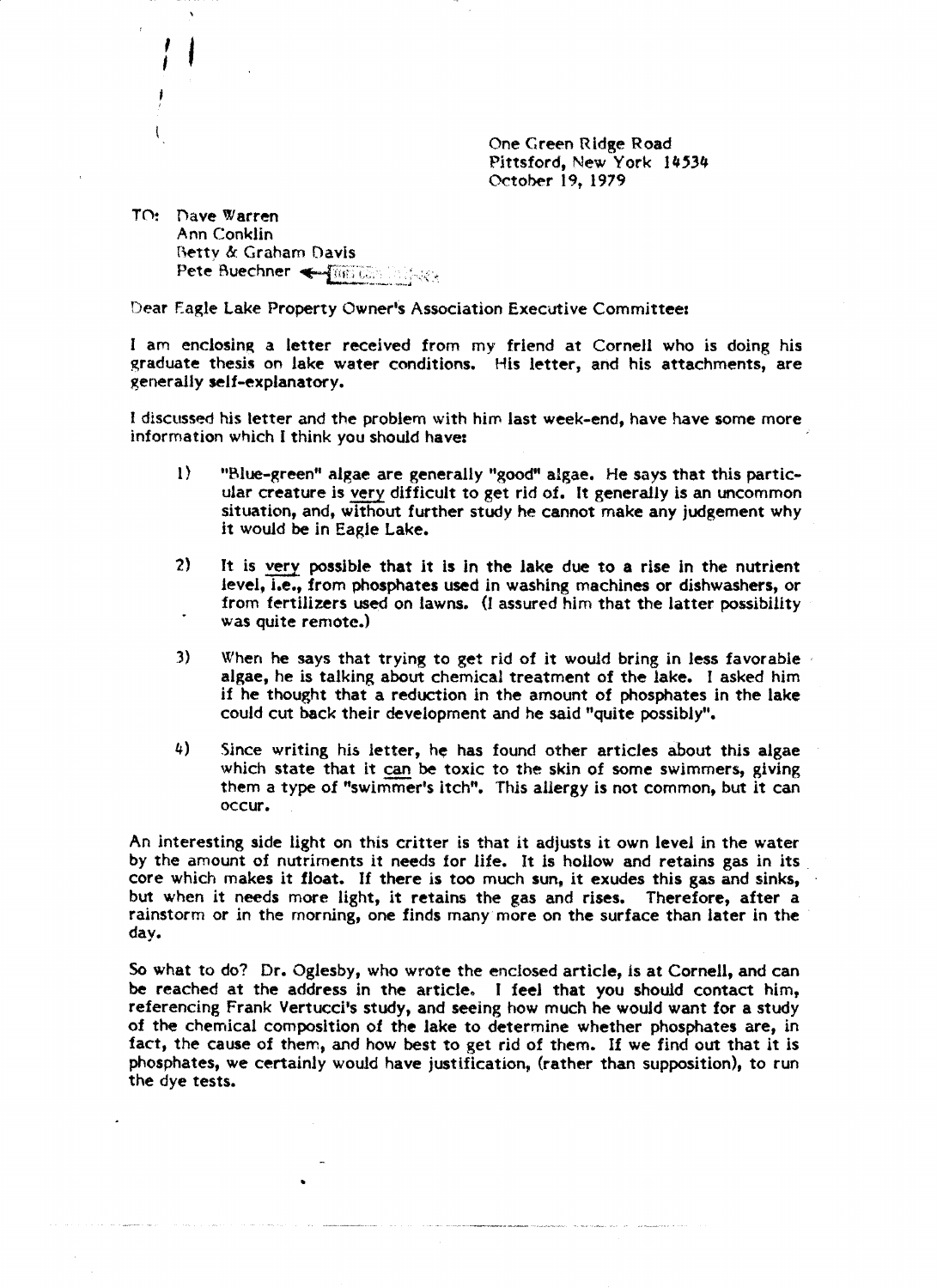I am going to send this article to all residents on the North side of the Lake who probably draw the water from the Lake, suggesting that they use ceramic filters to strain the intake water, as there also could be some internal toxicity. Unfortunately, I do not know the names of the people on the South side of the Lake, under the brIdge, other than Ruck, but I will send him one, too.

 $\mathbf{I}$ 

Good luckl<br> $\bigcap_{i=1}^{\infty}$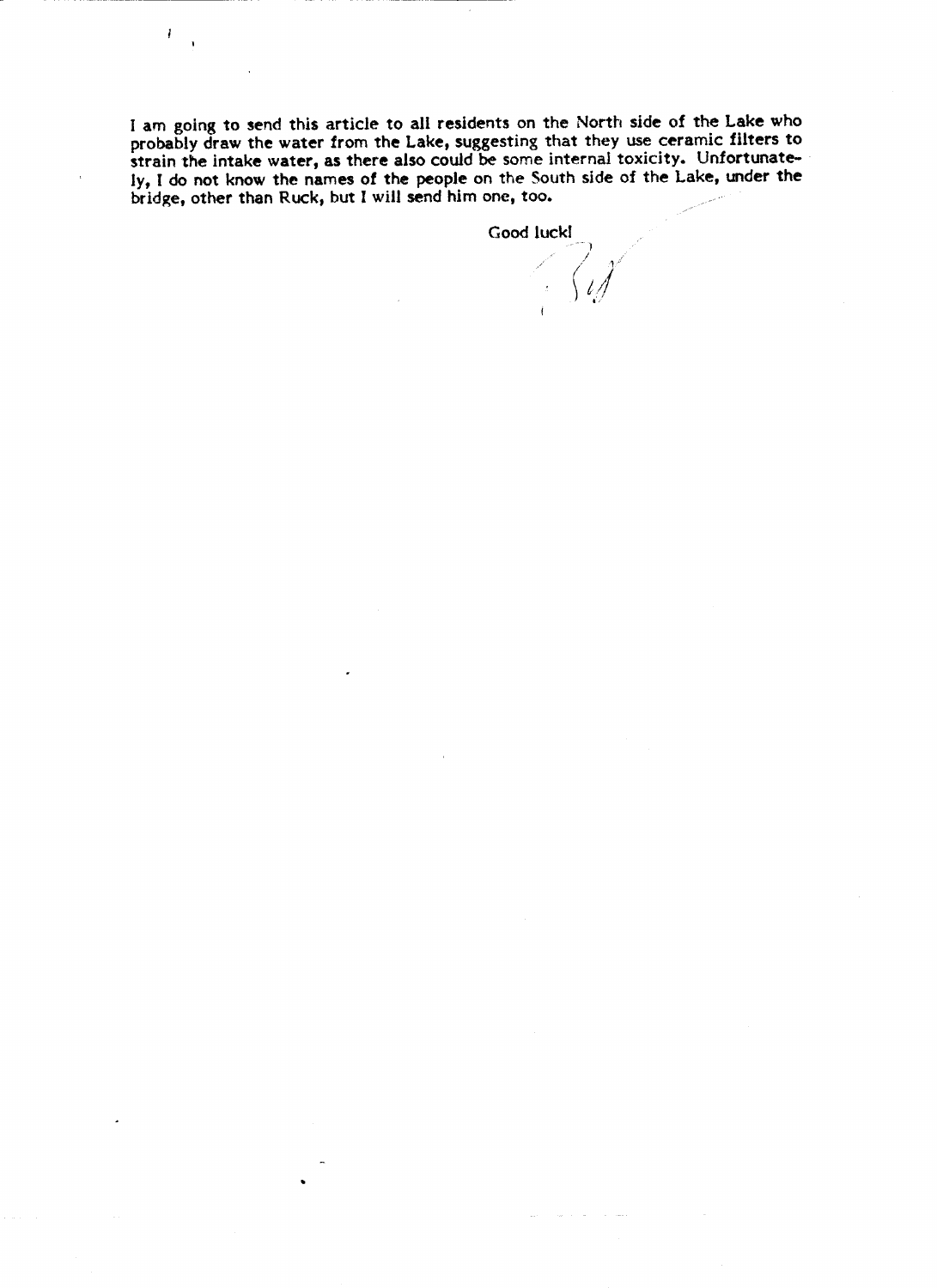

# Cornell University

y s<sub>a</sub>y ... go cit thireta**lly**  $\frac{1}{16}$ , Wea Yurk 14850

Ithaca, New York 14853

Oct. 8,1979

j r

 $\mathbb{C}^2$ To: R.C. Stevens Re: Eagle Lake and the "thing" From; Frank Vertuoci

)

Dear Bob,

I have been able to, with out any doubt, identify the material in question. They are colonies of a free floating blue-green algae called Gleotrichia eohinulata. The enolosed reprint tells muoh of what is known about this intersting, harmless algae. Rarely do they reach the numbers demostrated in your lake. They are too large for (fluit enting flooting unimals) most herbfv&rous zooplankton, they are not digested by fish so in short, where the environment allows their development they can reproduce unchecked. If you wish to rid your lake of these algae they would be inevitably replaced by other algae many orders of magnitude less favorable. The forms that would take over would be smaller, much greater in number, faster growing, reduce lake clarity considerable be prone to periodic blooms that can result in; very noxtious odors, fish kills, a deoxygenation of the deeper portion of the lake, etc..

If you would like the problem studied in more detail# your lake association could support such research. In this regard you might want to contact Dr. R.T. Oglesby.

I hope this can be of some help to you.

Sincerely  $\sum x_i$ Frank A. Vertucci

 $e$   $n$ *c*.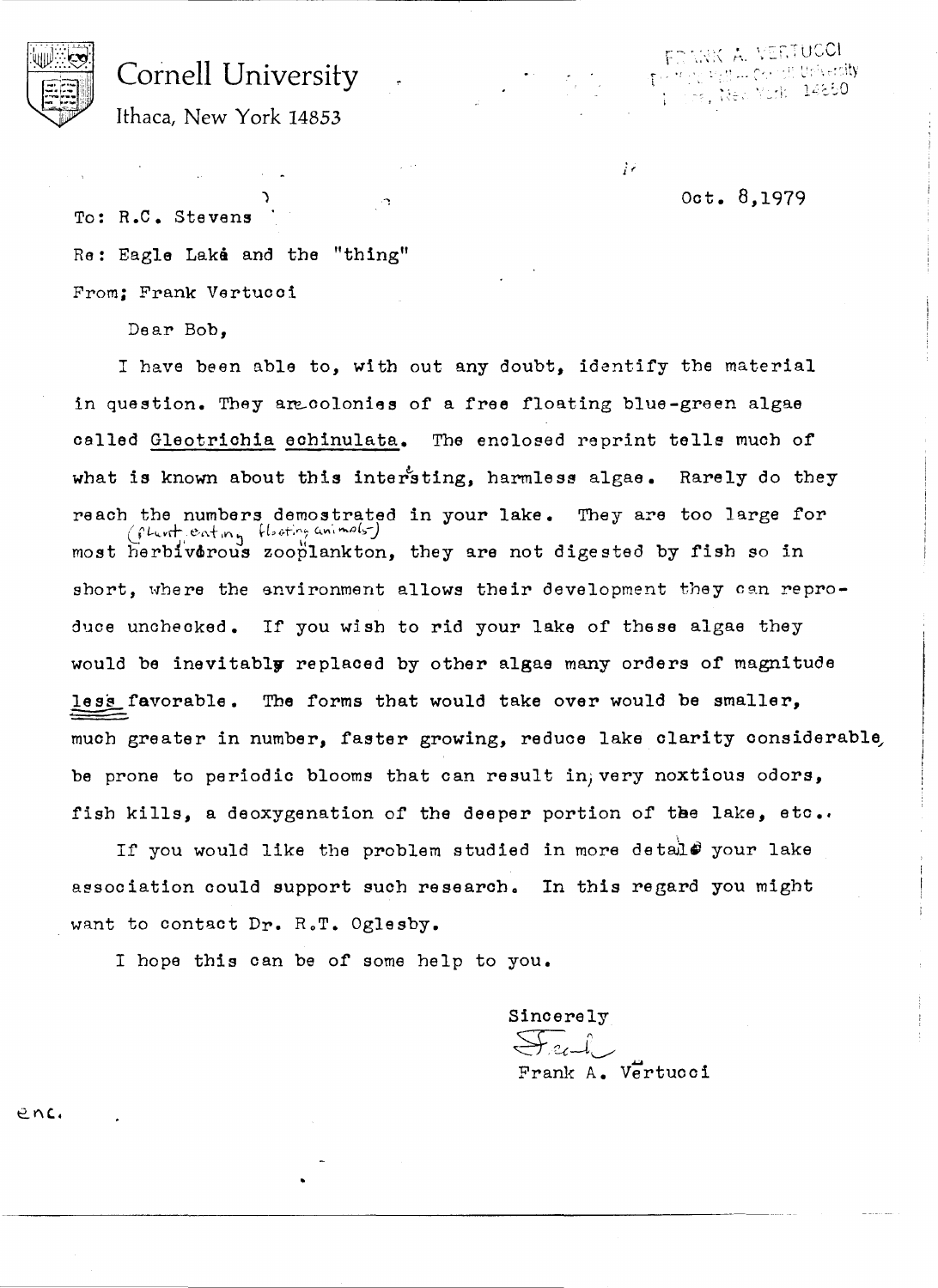# · ECOLOGICAL OBSERVATIONS ON THE PLANKTONIC CYANOPHYTE GLEOTRICHIA ECHINULATA

T. D. Roelofs<sup>2</sup> and Q. T. Oglesbu<sup>3</sup> Department of Civil Engineering, University of Washington, Scattle 98105

## ABSTRACT

Gleotrichia echinulata was planktonic in Green Lake (Seattle, Washington) during summer, making its initial appearance between May and early July and disappearing during September. It apparently spent 8 to 10 months of the year on the bottom where colonies developed from spores deposited by the preceding year's bloom. The depth of spore deposition may be important in determining the success of spore maturation, and solar radiation may be a primary factor in inducing the annual return of this alga to the plankton. The maximum growth rate in 1966 was about 0.124 colony doublings per day. The vertical distribution of the colonies was controlled primarily by wind-induced currents. The colonies had no measurable effect on light penetration even at a maximum density of over 400 colonies per liter. Laboratory studies indicated that G. echinulata can fix nitrogen. Only one herbivore in Green Lake, Lindia cuchromatica, is known to feed on this species.

# **INTRODUCTION**

Gleotrichia echinulata (J. E. Smith) Richt. is widely distributed in freshwater lakes of the northern hemisphere. In Washington it has been reported from Lakes Washington and Stevens (Edmondson, unpublished) and Green Lake (Roelofs 1967). Because of its very large  $(1-2 \text{ mm})$  and mombologically complex colonies, it is difficult to  $Z:Z_m$ , 0.43. Four depths (surface, 3 m, quantify and hence is often omitted from 4 m, and immediately off the bottom in the standard plankton counts or only noted as present. The relative importance of this form may thus have been underestimated presented in Table 1 were determined by for some lakes and its presence not even averaging values from all depths sampled recorded in others.

This colonial species occurs as sheathed aggregations of filaments (Fig. 1) each having a basal heteroeyst and several large. barrellike cells, tapering to long rectangular cells at the apex of the filament. Akinetes (special resting or reproductive spores) develop adjacent to the heterocyst from the first vegetative cell.

<sup>2</sup> Present address: Department of Fisheries and Wildlife, Oregon State University, Corvallis 97331.

<sup>3</sup> Present address; Department of Conservation, Cornell University, Ithaca, New York 14850.

#### DESCRIPTION OF GREEN LAKE

The study was conducted at Green Lake (Seattle, Washington) which has the following morphometric characteristics: surface area, 104 ha; shoreline length, 4.7 km; average water depth, 3.8 m; maximum depth, 8.8 m; normal water content,  $4.12 \times$  $10^{\frac{3}{2}}$  m<sup>3</sup>; shoreline development, 1.30; and deepest portion) were sampled routinely at a station near the center of the lake. Data and are typical of summer values for other years as well. Other occasional determinations indicate that the calcium content is about 8 mg/liter, magnesium about 3 mg/ liter, and silicon about 2 mg/liter. The total hardness averages around 32 mg/liter as CaCO<sub>3</sub> and total dissolved solids average about 60 mg/liter.

Green Lake is generally well mixed and exhibits no permanent thermocline in summer. Although the lake has frozen over in the past, there was no ice during the winters immediately preceding and following our study.

Green Lake has probably been eutrophic for some 7 millenia and the depth of organic bottom deposits now exceeds that of the overlying water (Sylvester and Anderson 1960, 1964). Nuisance blooms of the



FIG. 1. Gleotrichia echinulata colony showing thallus of radially arranged filaments (dark field illu-. mination,  $320 \times$ ).

eyanophytes Anabaena circinalis, A. constricta, and G. echinulata occur in late summer and early autumn. Other genera of prominent algae in the phytoplankton are Dictyosphaerium, Oöcystis, Staurastrum, Dinobruon, Eudorina, Melosira, Asterionella, Fragilaria, Pediastrum, and Anacyctis.

# LIFE CYCLE OF G. ECHINULATA

Gleotrichia colonies were found in the phytoplankton during summer months only. They first appeared in early June in 1965, early May in 1966, and early July in 1967. In all 3 years, colonies had disappeared from the water mass by mid-September. A curve showing the change in colony numbers during a portion of summer 1966  $(Fig. 2)$  illustrates the approximate rate of

growth of this species in Green Lake. It was estimated that the population increased at a rate of 0.124 colony doublings per day between 20 July and 10 August.

Akinetes were first seen in 1966 on 18 July. They seem to be produced when the colonies reach a certain size (Fritsch 1945). They were present in a limited number of colonies in 1966 before the period of maximum growth, indicating that spore production probably was not due to an unfavorable environment; akinetes were also observed on colonies growing and reproducing rapidly in the laboratory.

After the species had disappeared from the phytoplankton in September 1966, a bottom sample taken in November had no recognizable colonies, but did contain iso-

225

<sup>&</sup>lt;sup>1</sup> The Green Lake study was sponsored by Federal Water Pollution Control Administration Demonstration Project Grant WPD-38-01-(RI) and by Contract PH 86-66-33. Phytoplankton identifications were verified by Dr. R. Norris, Department of Botany, University of Washington.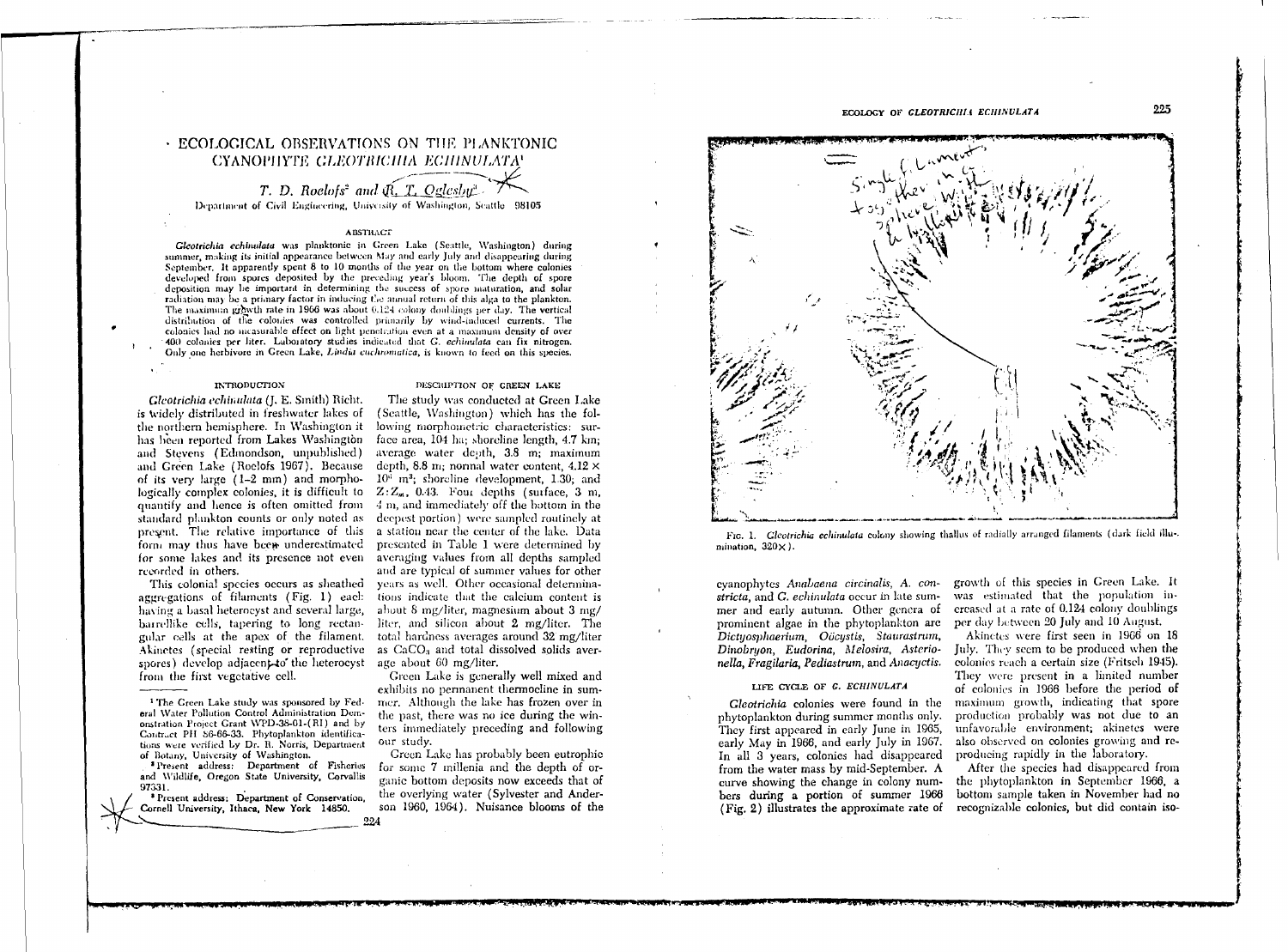#### T. D. ROELOFS AND R. T. OCLESBY



FIG. 2. Gleotrichia echinulata growth curve for 1966 in Green Lake. Colony counts were made on single 200-ml samples from depths of 0, 3, 4, and 7.5 m.

lated individual akinetes. In March 1966, developing colonies were found on the lake bottom; they had a stubbed appearance and were vellow-brown to pale green. The filaments were short, being composed of from 4 to 6 cells. Similar developing colonies were found on the bottom in January 1967.

It<sup>+</sup>thus appears that the colonies at the end of one season's bloom deposit spores which then develop on the bottom over and no marked increases or decreases oc-

winter and that the new colonies enter the plankton when they become sufficiently buoyant. A vertical series of water samples taken on 23 June 1967 contained no Gleotrichia. By 3 July, colonies were entering the plankton (Fig. 3). The atypical vertical distribution on this date, with larger numbers at greater depths and none at the surface, may represent this process.

Akinetes in mature colonies have what appear to be oil droplets inside the cells. It seems probable that these represent a food reserve that provides energy for resting metabolism of the spores. If, at the onset of summer, food reserves are insufficient to allow for new colony formation. then the depth of spore deposition, water transparency, and the amount of solar radiation available for photosynthesis may be critical. Circumstantial evidence supporting this is the rarity of G. echinulata in Lake Washington as compared with Green Lake; although the waters are chemically similar, Lake Washington has a steep-sided basin with only about 17% of its area consisting of waters 10 m or less in depth. More direct evidence is provided by comparison of the chemical and physical conditions in Green Lake during 1965-1967 for the periods when *Gleotrichia* first made its appearance in the plankton. All the parameters listed in Table 2 represent averages,

TABLE 1. Some physical and chemical characteristics of Green Lake, Seattle, May-September 1966

| Measurement                                       | No. of<br>observations  | Avg value | Range of<br>values                           |
|---------------------------------------------------|-------------------------|-----------|----------------------------------------------|
| Temp $(^\circ C)$                                 | 25 vertical<br>profiles |           | surface, 14.3-22.5<br>$7.6$ m, $12.2 - 19.5$ |
| Conductivity ( $\mu$ mhos/cm <sup>2</sup> at 25C) | 86                      | 86.9      | $59 - 116$                                   |
| Secchi disc transparency (m)                      | 24                      | 3.0       | $1.1 - 4.3$                                  |
| Turbidity (mg/liter SiO,)                         | 91                      | 4.4       | $0 - 44$                                     |
| Color (color units)                               | 86                      | 175       | $5 - 70$                                     |
| vH                                                | 103                     | 7.7       | $6.6 - 9.0$                                  |
| Dissolved oxygen (mg/liter)                       | 106                     | 8.6       | $0.75 - 11.0$                                |
| Dissolved oxygen (% saturation)                   | 99                      | 89.5      | $8 - 122$                                    |
| Total alkalinity (mg/liter as CaCO <sub>2</sub> ) | 100                     | 32.6      | $20 - 50$                                    |
| Nitrate-N $(\mu g/liter)$                         | 89                      | 23.0      | $0 - 91$                                     |
| Orthophosphate-P (ug/liter)                       | 85                      | 8.6       | $0 - 34.3$                                   |
| Total-P $(\mu g/\text{liter})$                    | 74                      | 30.7      | $3.3 - 75.0$                                 |
| Chlorophyll $a$ ( $\mu$ g/liter)                  | 79                      | 3.89      | 0.55-23.21                                   |

ECOLOGY OF GLEOTRICHIA ECHINULATA



Number of Colonies / Liter

FIG. 3. Number of Gleotrichia echinulata colonies per liter versus depth in Green Lake, 1967. Sampling dates are given at the top of each figure.

curred immediately before and during the periods of interest. Nitrate-N, chlorophyll a, transparency, and temperature all show rather wide, and apparently uncorrelated. variations between the 3 years. Phosphate-P was present at the same concentration each vear at the time of Gleotrichia's emergence into the plankton and also during the entire early summer. Only solar radiation seems to offer an obvious correlation with the advent of Gleotrichia in the water & mass (Table 3). The values for 1-7 June 1965 and 1-7 May 1966 are much above TABLE 2. Approximate values of chemical and seasonal norms for the Seattle area and in both cases, are considerably greater than for the preceding weeks. On the other hand, in 1967, when G. echinulata did not appear in the plankton until early July. weekly averages of solar radiation exhibited a pattern of gradual increase up to this time, with no pronounced bursts of energy like those characterizing the periods when the alga became planktonic in 1965 and 1966.

#### COLONY DEPTH DISTRIBUTION AND LIGHT PENETRATION

Wind mixing of Green Lake is important in keeping the colonies distributed throughout the water column. They float at the surface following periods of little or no wind. They also collect at the surface of a water sample shortly after it is taken. This probably is not due to a change in colony density or to temperature differ-

physical parameters at the times when Gleotrichia echinulata was first observed in the plankton during 1965, 1966, and 1967

|                                               |           | Early Jun Early May Early Jul 1965 1966 |           |
|-----------------------------------------------|-----------|-----------------------------------------|-----------|
| $NOx N$ ( $\mu$ g/liter)                      | 30        | 40                                      | 10        |
| $PO^{\text{--}}_n$ ( $\mu$ g/liter)           | 10        | 10                                      | 10        |
| Chlorophyll $a (\mu g/litter)$<br>Seechi disc | 5         | 10                                      | з         |
| transparency $(m)$<br>Temp $('C)$             | 3.5<br>18 | 2<br>15                                 | 3.5<br>22 |

226

227